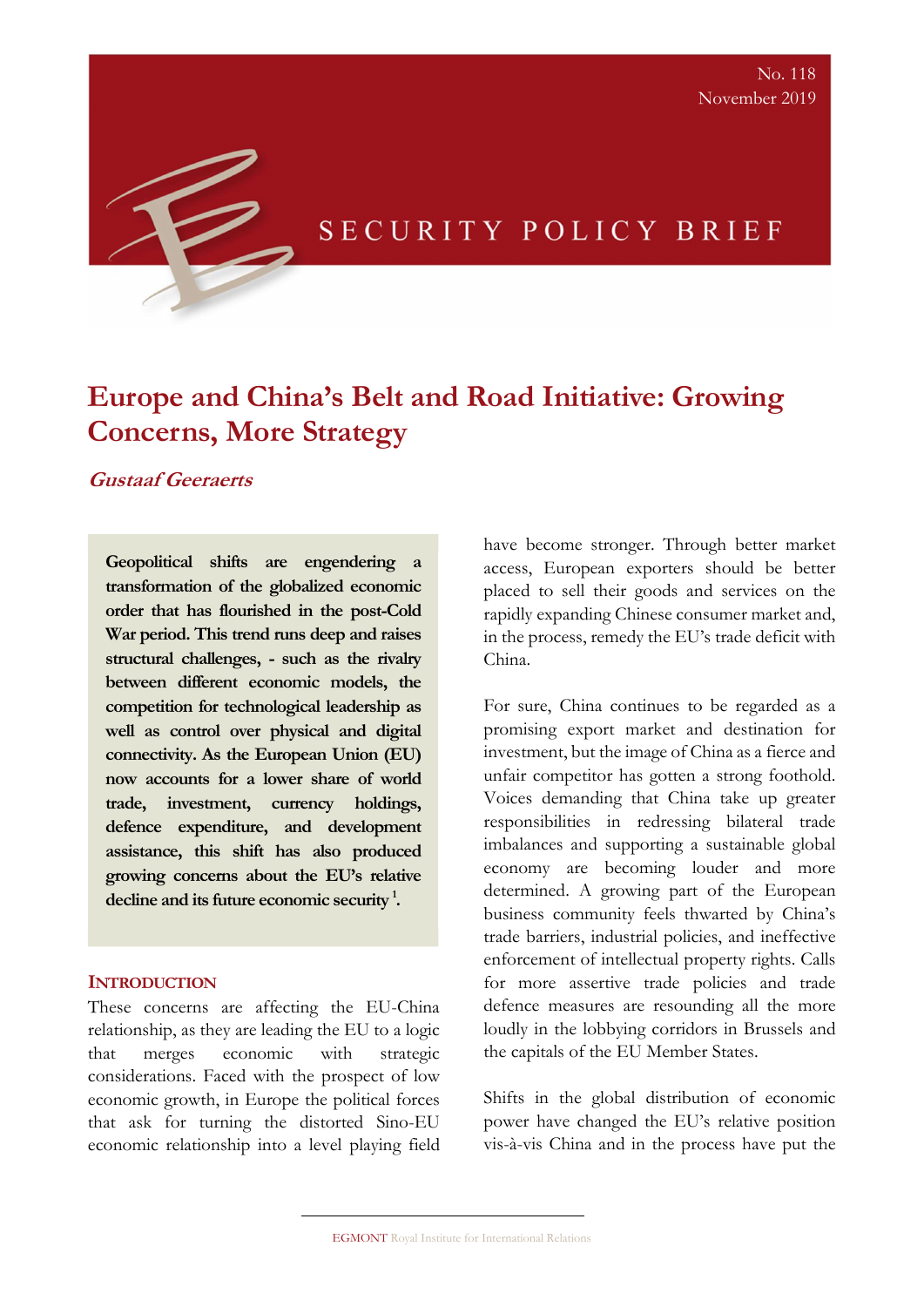relationship on a more realist footing. As a result, concerns about relative gains are becoming more prominent. While the EU has not lost in absolute terms, since its overall trade balance is still positive, the economic basis for sustaining its high levels of welfare and consumption is eroding. Europe has come to realize that the fundamentals of its socioeconomic system of choice are at stake.

#### THE BELT AND ROAD INITIATIVE

Against this background, Europe's initial enthusiasm for the Belt and Road Initiative (BRI) has abated. In the eyes of a growing number of critical observers, BRI is not only undermining the EU's internal cohesion, but it is also creating tough competition for European companies in terms of trade, investment and market access in Europe and Asia. European policymakers have increasingly come to realise that the impact of BRI goes beyond the European continent and is affecting the power balance and stability in Asia. As Asian markets are important export destinations for Europe and a majority of its seaborne trade transits through the Indo-Pacific, it is vital for Europe's economic security to maintain a rules-based order and keep open the trade flows in the Indian and Pacific Oceans.

From that perspective, China's growing influence is not only having an impact on the position of the Western developed nations in the global distribution of capabilities. It also constitutes a challenge to the values and organizational principles that they stand for. China's growing economic clout has increased its political influence well beyond its borders and is turning it into a more confident player. Beijing is also developing alternative discourses of modernity and spelling out its own narrative of global governance. The Chinese narrative questions the ability of the present regime of global governance to provide economic and monetary stability, as

well as its authority in setting norms of good governance.

Meanwhile, the changing constellation of world power is affecting the EU's appeal as a model of integration and its status as a transformative power in international politics<sup>2</sup>. Europe is going through a process of "de-centring". The fact that most emerging countries – and China foremost among them – "are accumulating sovereignty or the means to stronger sovereignty, not sharing sovereignty as the European experience promotes, means that the European region remains quite exceptional in both its political dynamics and its strategic organization<sup>3</sup>".

Realising this, the EU has begun to take a more alert attitude toward China's rise. In March 2019 the EU issued a landmark communication stating that Beijing is a systemic rival in some areas, as well as a competitor and potential partner in others<sup>4</sup>.

#### EU-CHINA CONNECTIVITY

This change in attitude has also affected Europe's response to BRI, which has turned more ambivalent. For one, the EU remains very much interested in engaging with and participating in BRI, hoping to shape the initiative, including through the EU-China Connectivity Platform. This platform offers a concrete possibility to engage in mutually beneficial projects of infrastructure construction, which would not only open up new ground for EU–China cooperation but also offer the opportunity for the two to join forces to promote stability and development in the vast Eurasian continent in between them. Seen from that angle, the Connectivity Platform is an experiment in reciprocal socialization that can bring the EU and China closer together<sup>5</sup>.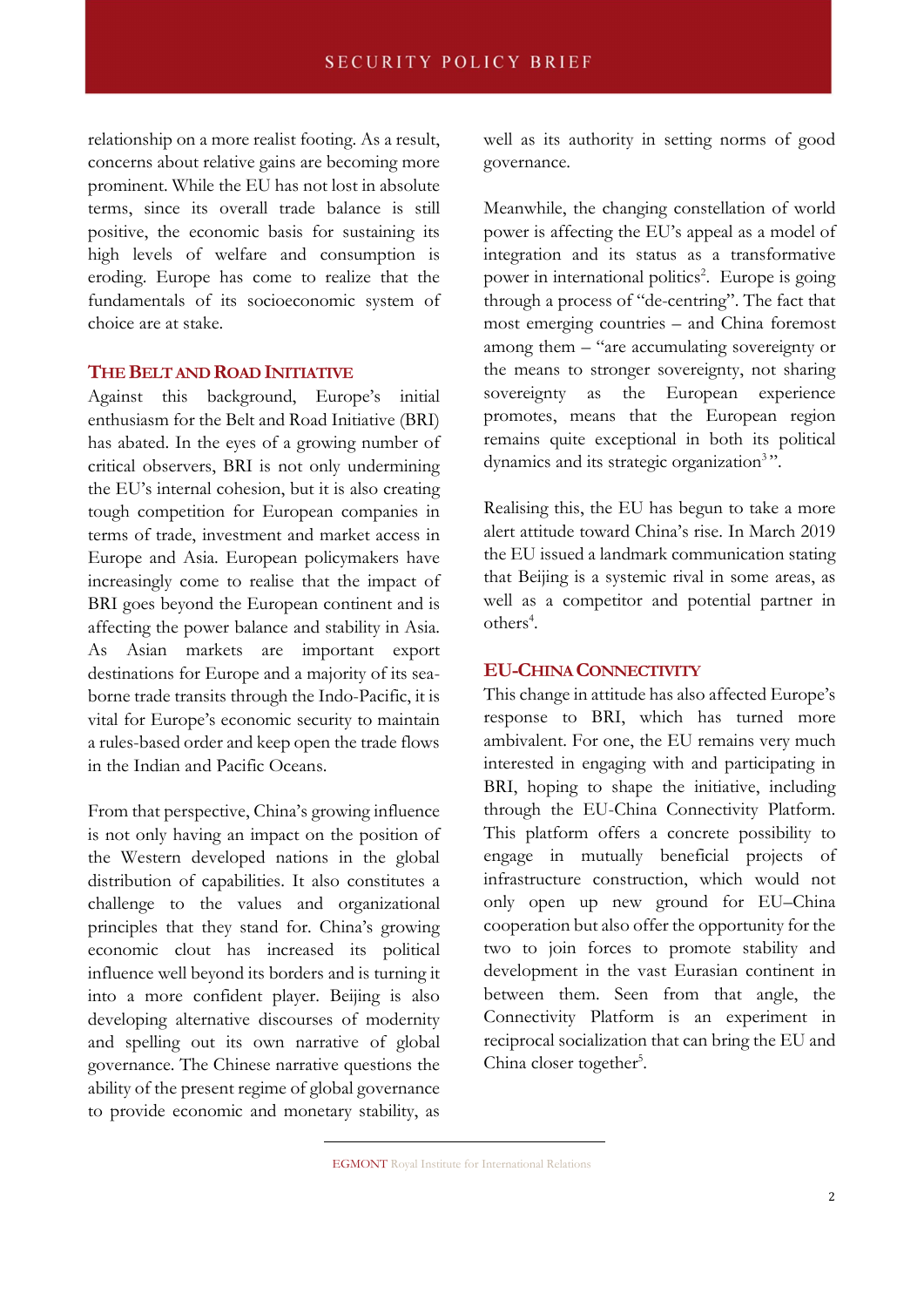While substantive results have yet to materialize, so far the meetings of the Platform have enabled modest progress on: (1) policy exchange and alignment on the principles and the priorities in fostering transport connections between the EU and China, based on the Trans-European Transport Network policy and BRI, and involving relevant third countries; (2) cooperation on promoting solutions at the international level with a focus on green transport solutions; and (3) concrete projects based on agreed criteria including sustainability, transparency, inclusiveness, and a level playing  $field<sup>6</sup>$ .

As to future progress, much will depend on the extent to which analyses and viewpoints evolve and become increasingly aligned, and successful cooperative projects can be set up. If that would be the case, participants on both sides are more likely to gravitate toward consensus and step up their engagement in shaping a new order in concert.

#### **CHALLENGES**

However, along with opportunities, there is an increasing awareness among European policymakers of the challenges posed by BRI. In the spring of 2019, EU ambassadors in China issued a report that was very critical of the BRI for being economically, environmentally, socially, and financially unsustainable. The report also criticized China for discriminating against foreign businesses, the lack of transparent tender procedures, and the limited market access for European businesses in China<sup>7</sup>.

China's growing involvement in the EU and its neighbourhood has also raised concerns. A telling example is Montenegro, "which in 2014 concluded an agreement with China Exim Bank on the financing for 85 percent of a highway construction project, with the estimated cost close to 25 percent of the country's GDP. The IMF has repeatedly stated that construction should only continue on the basis of concessional loans. Many believe that a debt default is likely, which may result in the involuntary handover of critical infrastructure to China. There is already worrying precedent in that regard. Sri Lanka has been unable to repay Chinese loans for the construction of the Hambantota port. As a result, the port and surrounding acres of land, strategically located at the crossroads of the Indian Ocean, the Bay of Bengal and the Arabian Sea, will now be under Chinese control until the vear 2116<sup>8</sup>".

Likewise, "China's entire or partial acquisition of ports in Belgium, the Netherlands, Spain, Italy, and most notably Greece", has generated mixed feelings<sup>9</sup>. In the absence of serious monitoring, China is buying up strategic infrastructure in Europe, whereas European foreign direct investment in China remains highly restricted.

European officials have also raised questions about the environmental and economic sustainability of various Chinese connectivity projects. For example, the planned construction of six coal-based power plants in Pakistan, whose joint output capacity equals 27 percent of the country's current capacity, has been criticized as environmentally unsustainable<sup>10</sup>.

All this has increased EU concerns about China's expanding influence in Asia, Central Asia, and Europe, which is not only about money and politics, but also involves technical standards and unbalanced trade.

#### EU STRATEGY

To better secure its own political and economic interests, the EU has launched a new strategy for connecting Europe and  $Asia^{11}$ . The strategy's emphasis is on sustainable, comprehensive and rules-based connectivity. Investments should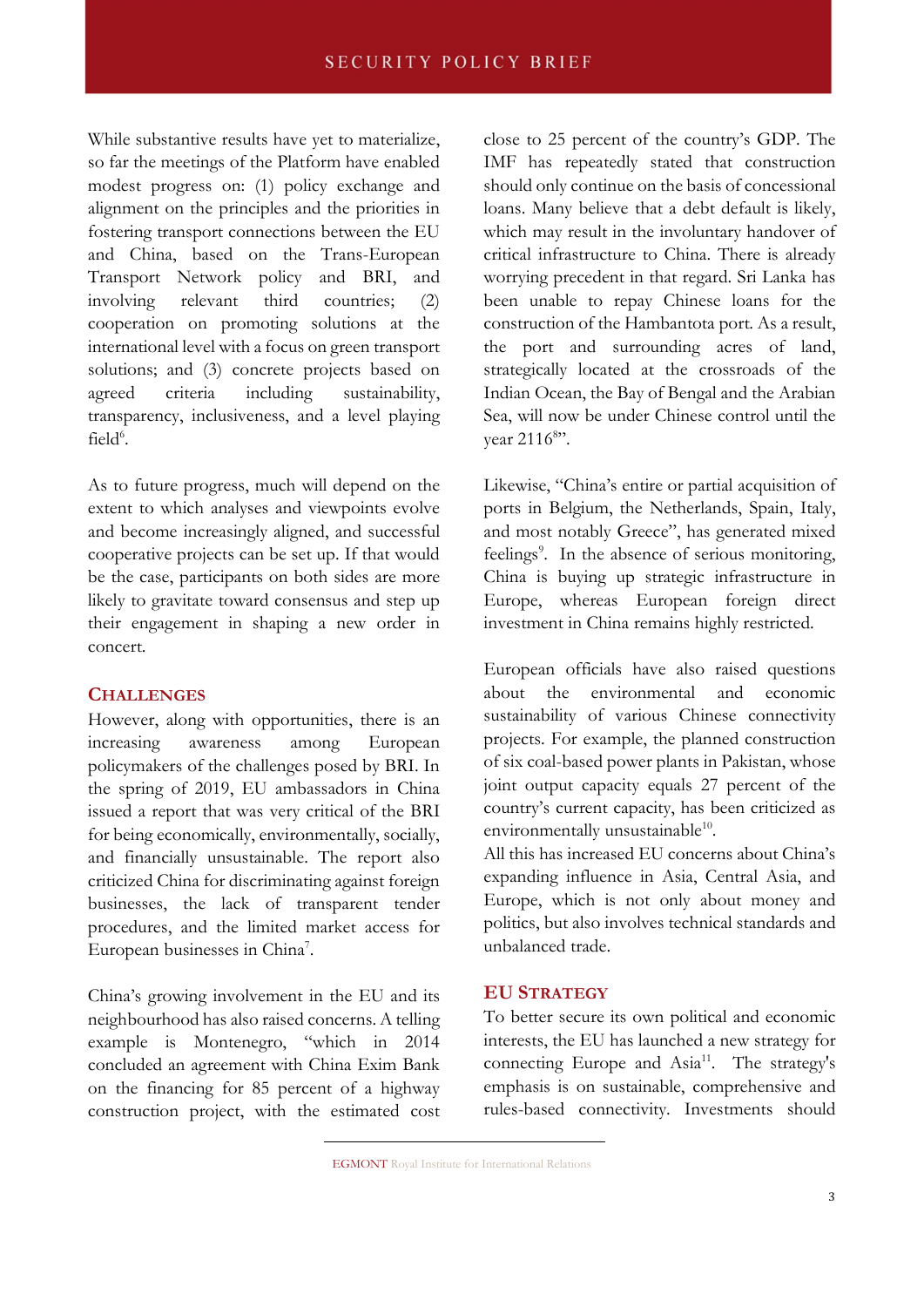respect labour rights, avoid political and financial dependencies, and guarantee a level playing field for businesses. The strategy offers Asian and European states an alternative for BRI and indicates how the EU wishes to engage with them and what they can expect.

A crucial factor is the feasibility of the project, which will depend heavily on the allocation of sufficient funds by the EU, and the mobilization of additional investment from private and multilateral investors. United support from member states is crucial and outreach programs to get pivotal EU partners on board – including China – also need - to be put in place.

At any rate, the EU means business. Testifying to this is the recent signing by the EU and Japan of an ambitious deal to build infrastructure and set development standards in joint projects around the world. It is a riposte to China's growing assertiveness in regional and global ordershaping. The so-called EU-Japan connectivity partnership "will cover sectors from transport to digital industries as part of a wider effort to revive multilateral cooperation in the face of the US withdrawal from international agreements such as the Iran nuclear deal and the Paris climate change agreement"<sup>12</sup>. In line with the principles laid down in the EU's new connectivity strategy, the EU-Japan agreement calls for transparent procurement practices, the ensuring of debt sustainability and high standards of economic, fiscal, financial, social and environmental sustainability.

As the geopolitical competition in Eurasia is set to increase, with China, Russia, the United States and the EU competing for influence, the new connectivity strategy shows the EU's ambition to be part of the game. The infrastructure drive resonates with a wider EU push to transform itself into a true strategic player — "to better use the bloc's economic heft in trade, aid and investment to achieve strategic foreign policy goals"<sup>13</sup>.

### **CONCLUSION**

This strategic move has implications for EU-China connectivity. With the boundary conditions of their relationship in flux, cooperation between China and the EU on BRI faces serious challenges. While they have many interests in common, they are also competitors and rivals within the confines of an international order under stress. The relationship between China and the EU is mixed, consisting of cooperative and competitive elements. Two distinct underlying logics drive it: a power-based one and a transformational one<sup>14</sup>.

The power-based logic rests on a belief that because of anarchy it is impossible to overcome power politics and conflicts of interest. Interaction between the EU and China reflects their relative power positions and is therefore bound to display concerns about relative gains, making cooperation difficult. In contrast, the transformational logic resonates with a more liberal perspective. It suggests that under conditions of complex interdependence, rules and shared norms can sharply reduce conflicts of interest and mitigate concerns about relative gains through the creation of trust and reciprocal socialization, making enduring cooperation more likely. The power logic feeds into diverging trends; the transformational logic generates converging trends. The direction in which EU-China connectivity can evolve – more competition or more cooperation – is moulded by the relative strength of diverging and converging trends.

Building EU-China connectivity will not come easy. Growing concerns about economic security and relative gains, together with fundamental differences in their respective identities and societal systems, will continue to pose challenges on the road to concerted order-shaping. Policymakers and officials on both sides will need to engage in mutual learning if they are to overcome the differences that separate them.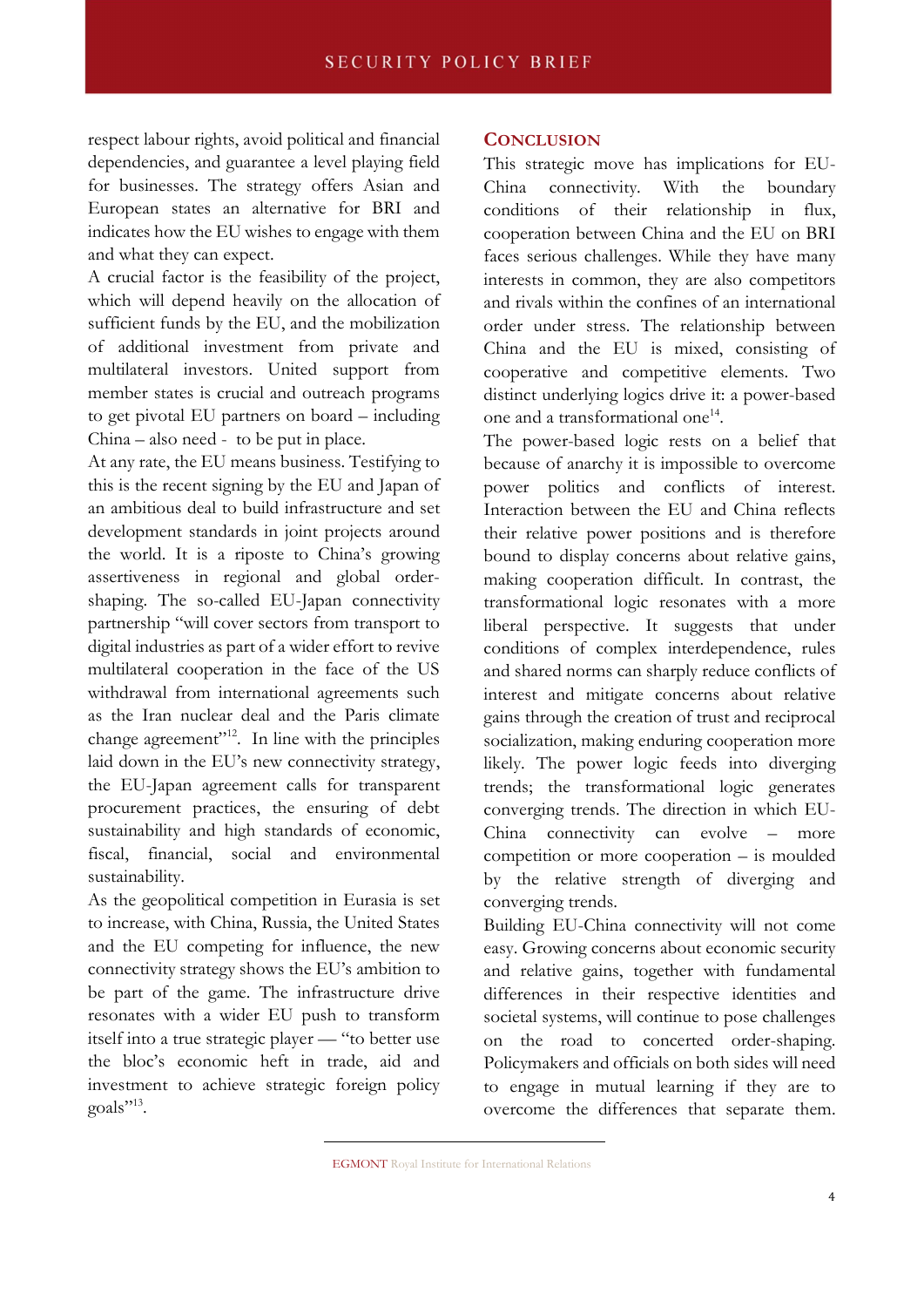EU-China connectivity will be a difficult balancing act between diverging and converging trends. At any point in the future, the resulting equilibrium will reside somewhere along a spectrum that extends from pure cooperation at one end to unrestrained competition at the other. Prof. Dr. Gustaaf Geeraerts, a Senior Associate Fellow of the Egmont Institute, is a Distinguished Professor in the School of International Relations and Public Affairs and Co-director of the Center for China-EU Relations at Fudan University in Shanghai. He is Professor Emeritus and founding director of the Brussels Institute of Contemporary China Studies (BICCS) at the Vrije Universiteit Brussel (VUB).

#### **ENDNOTES**

<sup>1</sup> Gustaaf Geeraerts & Weiping Huang. (2016). The Economic Security Dimension of the EU-China Relationship: Puzzles and Prospects. In Emil Kirchner, Thomas Christiansen & Han Dorussen (Eds.), Security Relations between the European Union and China. Cambridge: Cambridge University Press, pp. 187-208.

<sup>2</sup> Zhimin Chen. (2016). China, the European Union and the Fragile World Order. Journal of Common Market Studies, 54(4), 775-792.

<sup>3</sup> David Kerr. (2012). Problems of Grand Strategy in EU-China Relations. In Jan van der Harst & Pieter Swieringa (Eds.), China and the European Union. Concord of Conflict? Maastricht: Shaker Publishing, p. 72.

<sup>4</sup> European Commission. (2018). EU-China: A strategic outlook. https://ec.europa.eu/commission/sites/betapolitical/files/communication-eu-china-a-strategic-outlook.pdf Accessed September 25 2019

<sup>5</sup> Gustaaf Geeraerts. (2018). The EU and China: Modest signs of convergence? Egmont Security Policy Brief (101), 1-5.

6 Joint Agreed Minutes of the Third Chair's Meeting of EU-China Connectivity Platform (2018). https://ec.europa.eu/transport/sites/transport/files/2018-07-13-chairs-meeting.pdf Accessed 12 November 2018.

<sup>7</sup> Ravi Prasad. (2018), EU Ambassadors Condemn China's Belt and Road Initiative, The Diplomat April 21. https://thediplomat.com/2018/04/eu-ambassadors-condemn-chinas-belt-and-road-initiative/ Accessed September 25 2019.

<sup>8</sup> J Fraser Cameron. (2018). Europe's Answer to China's Belt and Road, The Diplomat. September 19. https://thediplomat.com/2018/09/europes-answer-to-chinas-belt-and-road/ Accessed September 26 2019. <sup>9</sup> Ibid.

 $10$  Ibid.

11 European Commission. (2018). Connecting Europe and Asia - Building blocks for an EU Strategy. https://eeas.europa.eu/sites/eeas/files/joint\_communication\_-\_connecting\_europe\_and\_asia\_-

\_building\_blocks\_for\_an\_eu\_strategy\_2018-09-19.pdf Accessed May 25 2019.

12 Michael Peel. (2019) Japan and EU sign deal in riposte to China's Belt and Road, Financial Times, September 28. https://www.ft.com/content/dd14ce1e-e11d-11e9-9743-db5a370481bcAccessed September 27 2019. 13 Ibid.

14 Gustaaf Geeraerts. (2019). The EU-China partnership: balancing between divergence and convergence. Asia Europe Journal, 17(3), 281-294.

EGMONT Royal Institute for International Relations